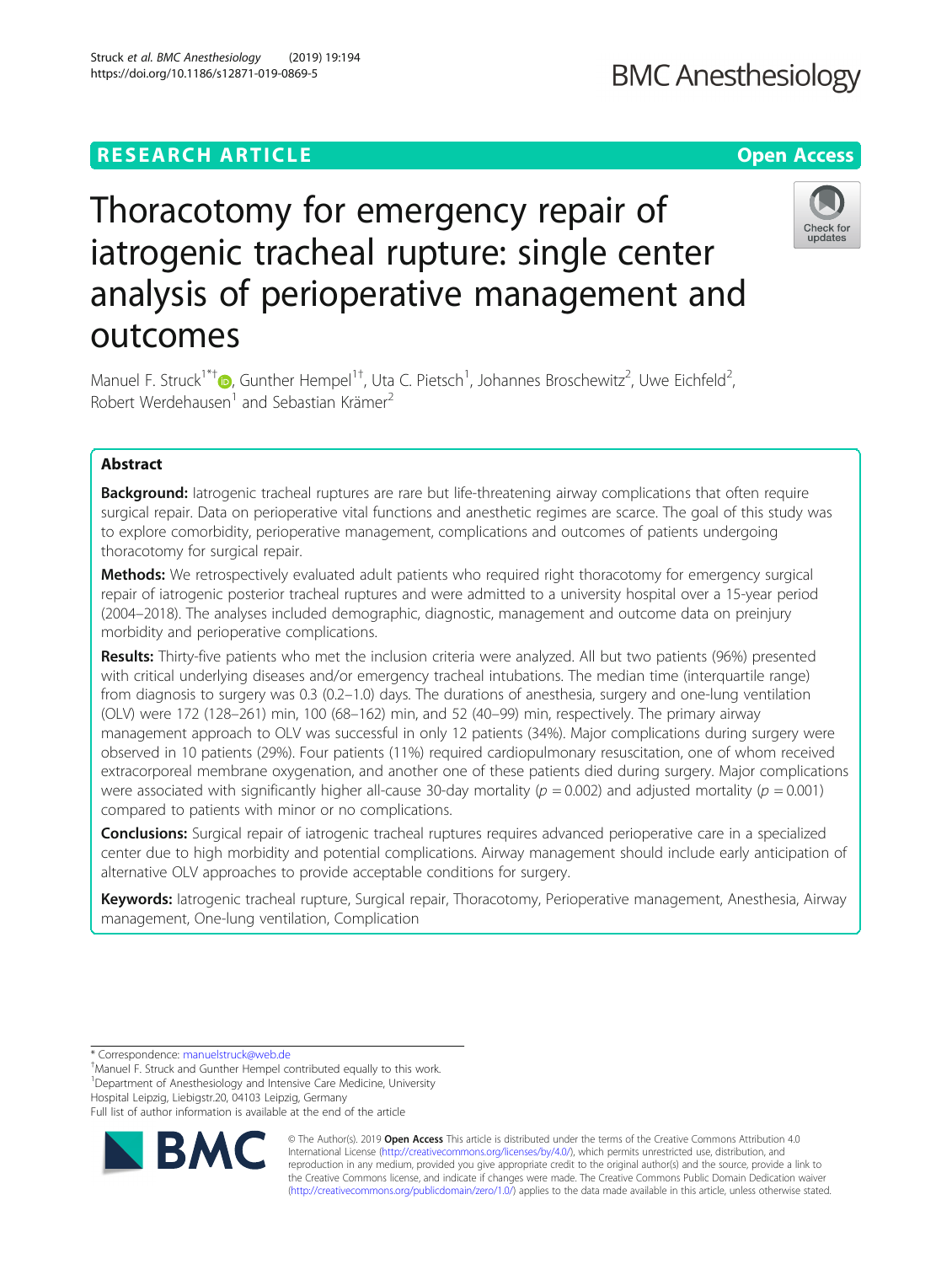## Background

Iatrogenic tracheal ruptures of the posterior membrane are rare but life-threatening airway complications that are associated with emergency tracheal intubation, tracheotomy, and surgery, and blunt and penetrating trauma [\[1](#page-9-0)]. The literature gives only rough estimations of its prevalence and incidence and current knowledge results mainly from retrospective studies and case series. Tracheal intubation-related incidence is reported to be approximately 0.005% for single lumen intubations and may be between 0.05 and 0.19% for double lumen intubations, while the incidence of iatrogenic tracheal ruptures caused by percutaneous dilation tracheostomies may be as high as  $1\%$  $1\%$   $[1-11]$  $[1-11]$ .

Although conservative and less invasive treatment options have become increasingly popular, larger lesions associated with severe respiratory impairment still require direct surgical repair  $[1-8]$  $[1-8]$  $[1-8]$ . Surgical approaches from the anterior neck are possible in lesions of the cervical part of the trachea, whereas right thoracotomy under one-lung ventilation (OLV) is the method of choice for lesions of the thoracic trachea, tracheal bifurcation and proximal right main bronchus [[1](#page-9-0)–[11\]](#page-9-0). Surgery includes suture of the lesion, sealing and reinforcement of the sutures [[9](#page-9-0)–[11](#page-9-0)]. Depending on the anatomy and extension of the lesion, perioperative airway management and OLV may require frequent fiber-optic re-evaluation of the tube position to provide the best conditions for surgery.

In the literature, the occurrence of clinically relevant issues (e.g., impaired view of the operating field, cardiopulmonary deterioration, or bleeding) during emergency tracheal surgery is not sufficiently examined, and studies that focus particularly on the course of perioperative vital functions are not available. The goal of this study was to explore perioperative management, complications during surgical repair, and outcomes of iatrogenic tracheal ruptures based on individual comorbidity. Main study endpoint was to detect, whether major perioperative complications may influence patient outcomes compared to none or minor perioperative complications. Based on observed results, we tried to formulate a clinical message and practice implications for the treatment of patients undergoing thoracotomy for surgical repair of iatrogenic tracheal ruptures.

## Methods

## Study design and ethics

We conducted a retrospective single-center cohort study on patients who required thoracotomy for surgical repair of iatrogenic tracheal ruptures. After approval of the Ethics Committee, the database of the University Hospital Leipzig was reviewed to identify patients who were classified by the ICD-10 system for tracheal rupture (ICD-10 code S11.x and S27.x) between 07/2004 and 12/

2018. Iatrogenic tracheal rupture was defined as a lesion of the posterior part of the trachea caused by tracheal intubation, tracheotomy, surgery, and blunt and penetrating trauma. Patients with incomplete documentation, anterior tracheal injury, cervical surgical approach without OLV, conservative approach and age under 18 years old were excluded. The study protocol adheres to the STROBE guidelines for uniform reporting of observational studies. The University Hospital Leipzig is a 1350-beds academic medical center that provides advanced emergency care and a referral center for acute respiratory distress syndrome (ARDS) and extracorporeal membrane oxygenation (ECMO). All interdisciplinary specialists for the treatment of tracheal ruptures are available 24/7, i.e., anesthetists and critical care specialists, endoscopy teams (pulmonologists and gastroenterologists), radiologists, otolaryngologists, and thoracic and upper gastrointestinal surgeons.

### General management

Patients with suspected iatrogenic tracheal rupture were referred by emergency medical service (EMS) transport from other hospitals or were already admitted to the intensive care unit (ICU), the normal ward or the operating room of the university hospital. After diagnostic confirmation using fiber-optic bronchoscopy and chest computed tomography (CT), all patients were admitted (or had already been admitted) to the ICU. The decision for surgery was made by a team approach including attending thoracic surgeons, pulmonologists and critical care physicians according to patients' condition, rupture size, injury mechanism and diagnostic findings (e.g., mediastinitis, pneumothorax, pleural effusion). Emergency surgery was scheduled, and the patients were transferred to the operating room and underwent thoracotomy for surgical repair following general anesthesia and one-lung ventilation. Patients were returned to the ICU postoperatively.

Patients were analyzed for demographic data, including age, body mass index, morbidity (American Society of Anesthesiologists, ASA, classification), sequential organ failure assessment (SOFA) and simplified acute physiology score revision two (SAPS II) before tracheal rupture, size and anatomy of the lesion, anesthesia regimen, airway management (e.g., tube advancement into one main-stem bronchus, double-lumen tube (DLT), bronchus blocker), surgical procedures, suture reinforcement techniques, process times of anesthesia, surgery and OLV,  $paO<sub>2</sub>/FiO<sub>2</sub>$ ratios (p/f) and serum lactate levels before and after surgery, proportion of pure oxygen ventilation, peak inspiratory pressures (PIP) and positive end expiratory pressures (PEEP), lowest  $SpO<sub>2</sub>$  levels, highest end-tidal  $CO<sub>2</sub>$ levels, lowest systolic blood pressure (SBP), highest noradrenaline dosage, adrenaline and dobutamine administration, fluid volumes, transfusion amount, total blood loss,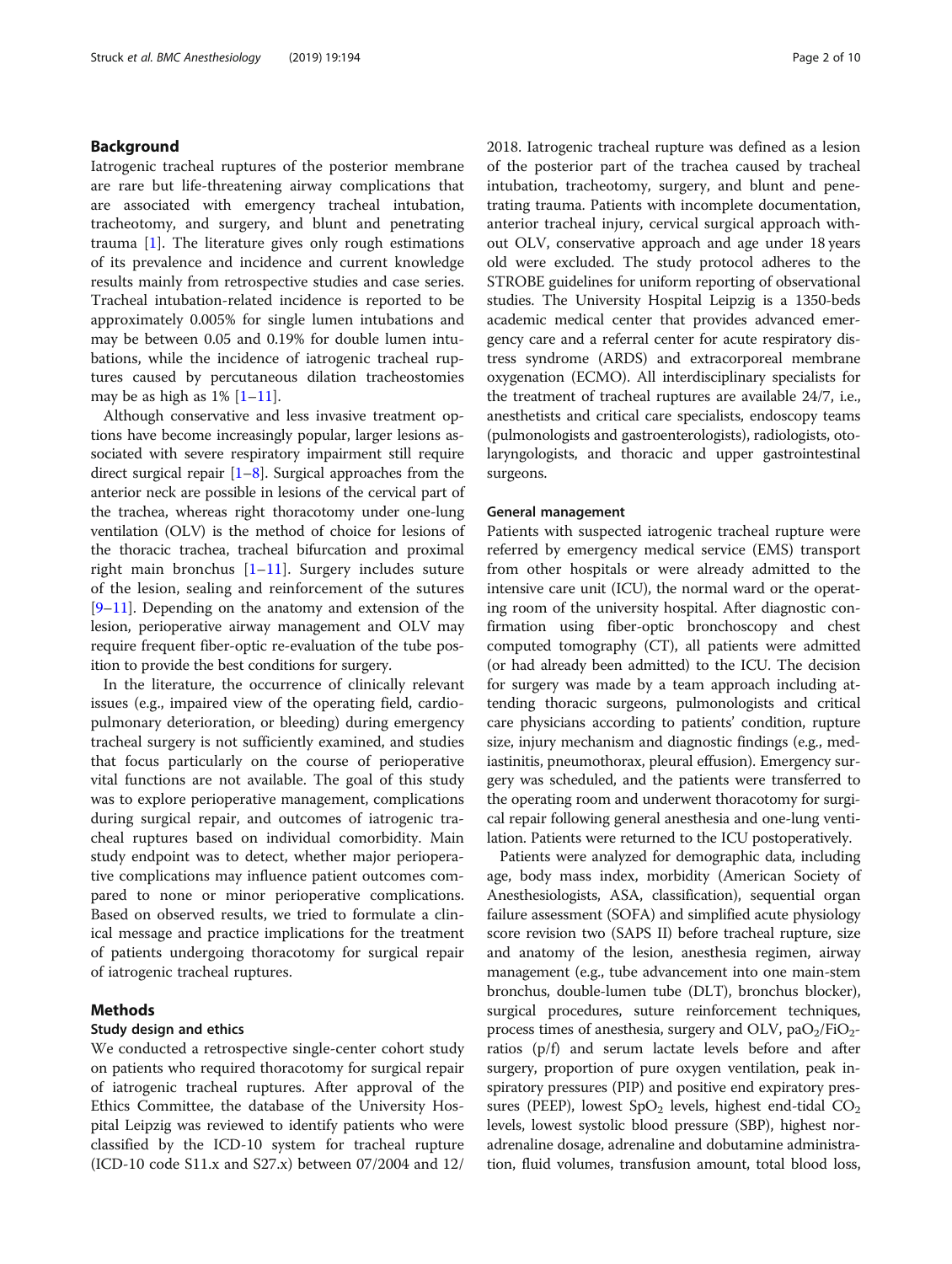urinary output, length of stay in the ICU (LOS ICU), ventilator days after surgery, and all-cause and adjusted 30 day mortality.

Perioperative complications were analyzed and classified as none, minor and major complications. Minor complications were defined as the occurrence of at least one of the following criteria: one necessary change of airway management to establish sufficient OLV, mild to moderately impaired visualization of the situs, noradrenaline dosage  $>0$  and  $\leq$ 0.5 μg kg min<sup>-1</sup>, adrenaline dosage > 0 and < 1 mg, oliguria and anuria, and short-term hypotension (SBP < 90 mmHg), hypoxemia (SpO<sub>2</sub> < 90%) and hypercapnia (etCO<sub>2</sub> > 50 mmHg). Major complications were defined as cardiac arrest, noradrenaline dosage > 0.5 μg kg min<sup>−</sup> <sup>1</sup> , adrenaline dosage ≥1.0 mg, transfusion of greater than four units of red blood cells (RBC), fresh frozen plasma (FFP) or platelets in total, more than one required change of airway management to achieve sufficient OLV, severely impaired visualization of the situs, and sustained hypotension, hypercapnia or hypoxemia despite documented efforts of treatment.

Data from perioperative management were obtained electronically, including automatic transfer of monitored vital functions (heart rate,  $SpO<sub>2</sub>$ , etCO<sub>2</sub>, arterial blood pressure, central venous pressure, body temperature via urinary bladder sensor or rectal probe) and anesthesia unit (FiO<sub>2</sub>, inspiratory and end-expiratory anesthesia gas concentrations, minute volumes) using the electronic COPRA patient data management system (COPRA system GmbH, Berlin, Germany). Due to automatic electronic data transfer, a reliable continuous data collection without missing data was guaranteed in the presented data. Additional electronic or paper-based documentation was included in the analysis if present.

#### Statistical analysis

Data are reported as medians (interquartile range, IQR), and counts (percentage), unless indicated otherwise. Due to heterogeneity of patients, unspecific underlying causes, and rare and unpredictable emergency conditions, a precise sample size calculation was not possible for this study but we expected a patient number of at least two patients per analyzed year, according to previous studies of our and other centers [[1](#page-9-0)–[11\]](#page-9-0). Statistical comparisons between patients with and without major perioperative complications were performed using the  $\chi^2$  test and Fisher's exact test for qualitative data, and the Mann-Whitney U-test was used for quantitative data. The alpha level of significance was set at 0.05. All tests were two-tailed. Multivariate analysis was not performed due to the small sample size. Statistical analyses were performed using IBM SPSS Statistics for Windows, version 24.0 (IBM Corp., Armonk, NY, United States).

## Results

During the study period, 83 patients were identified according to their classification as ICD-10 code S11.x (open wounds to the trachea) and S27.x (open wounds to the thoracic trachea). Twenty-five patients were excluded due to absence of tracheobronchial injury, multiple coding or elective surgery. Of the remaining 58 patients, 20 patients had tracheobronchial rupture treated conservatively (with or without stent therapy) and three underwent minimal invasive surgery (anterior approach) without thoracotomy. Thirty-five patients met the inclusion criteria and were subject of the study (Figs. [1](#page-3-0) and [2](#page-4-0)).

## Patients' characteristics

There were 25 female patients (71%) and 10 male patients (29%) with a median age of 67 years (range 26–86 years). One-half of the patients ( $n = 17, 49\%$ ) were referred from other hospitals. All but two patients (96%) presented with critical conditions (ASA III-VI) prior to iatrogenic tracheal rupture, including one patient who required extracorporeal lung assist (ECLA) due to severe hypercapnia (Fig. [3\)](#page-4-0). Nineteen patients (54%) were already admitted to the ICU prior iatrogenic tracheal rupture and seven patients (20%) underwent emergency tracheal intubation due to cardiopulmonary resuscitation (CPR). The main cause of tracheal rupture was tracheal intubation ( $n = 20, 57\%)$ , followed by tracheotomyrelated causes ( $n = 9, 26\%$ ) (four percutaneous dilatation tracheotomy (PDT), two surgical tracheotomy, two lesions associated with tracheal cannula reinsertion, and one during bronchoscopy), and surgical injuries ( $n = 6$ , 17%) (three patients each with esophageal and otolaryngeal surgery) (Fig. [2\)](#page-4-0). Subcutaneous emphysema as a primary symptom was present in 27 patients (77%), and three patients (9%) primarily presented with signs of mediastinitis, with two of these occurrences after esophageal surgery and one occurrence after emergency tracheal intubation due to severe exacerbation of chronic obstructive pulmonary disease and delayed referral. Further data on demography and comorbidity are presented in Table [1.](#page-5-0)

#### Perioperative management

Times from rupture to surgery and process times of anesthesia, surgery and OLV are presented in Table [1](#page-5-0) and Fig. [4.](#page-6-0) Thirty-one patients (89%) were already under general anesthesia and mechanical ventilation prior to operating room admission. The remaining four patients (11%) underwent induction of general anesthesia in the operating room, one of whom required awake fiberoptic intubation due to oropharyngeal cancer and anticipated difficult airway. In all but three patients, arterial cannulation for invasive blood pressure monitoring and central venous catheterization (CVC) were already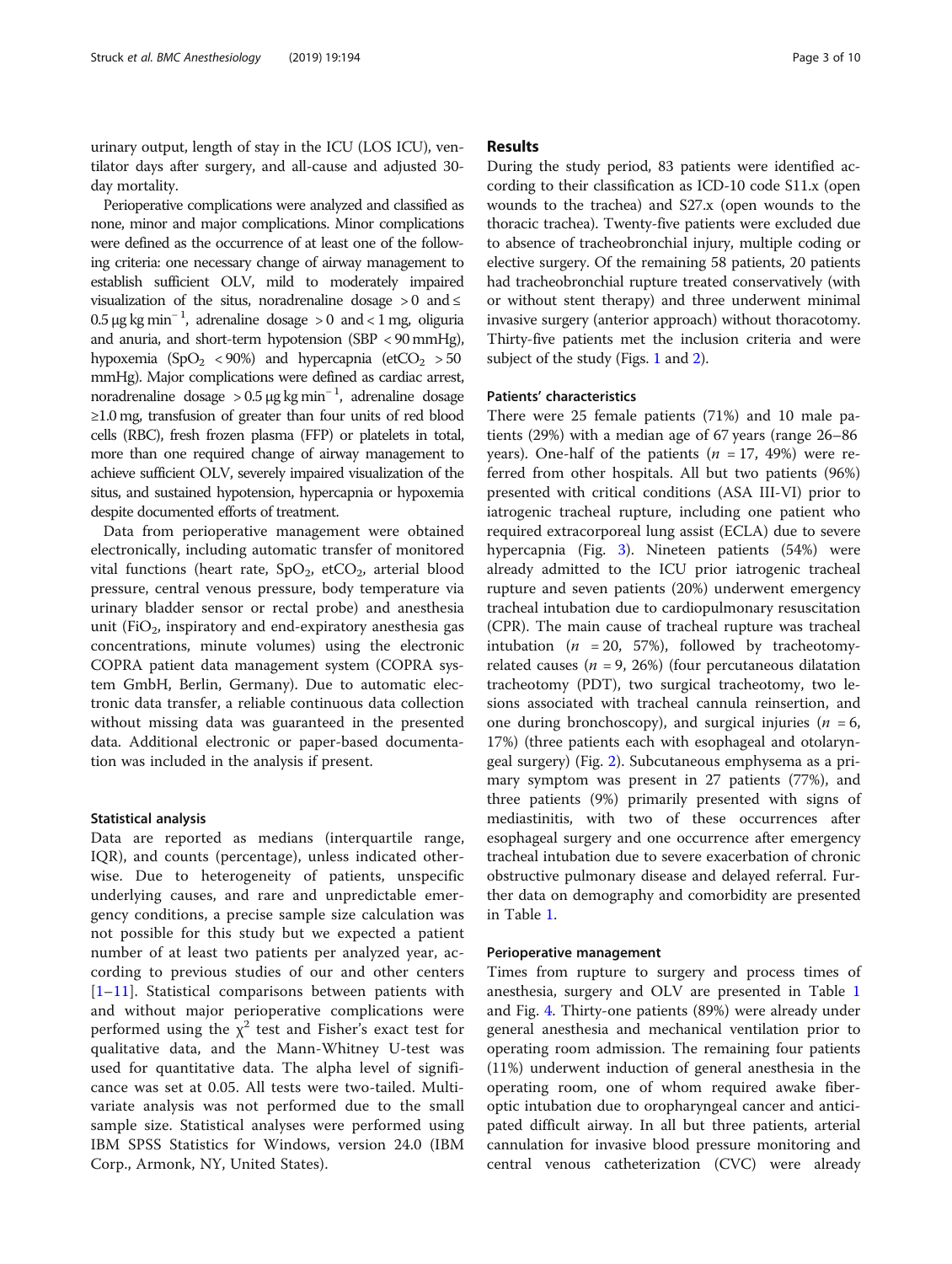<span id="page-3-0"></span>

established in the ICU. Two patients received CVC after anesthesia induction, and one patient received it during surgery.

Propofol was used for anesthesia induction in 32 patients (91%), and nine patients (26%) underwent genuine propofol-based TIVA. Five patients received additional midazolam and midazolam/ketamine administration, and two patients received only midazolam. All patients received sufentanil for analgesia (seven patients received repeated bolus administrations, and 28 patients had continuous administration), and two patients were primarily induced with remifentanil (later replaced by sufentanil). Rocuronium was used for neuromuscular blockade in most patients ( $n = 32, 91\%$ ); two patients received pancuronium, and one patient received cis-atracurium due to liver failure. The anesthesia regimen included volatile and total intravenous anesthesia (TIVA) approaches, which were chosen at the discretion of the attending anesthetist (Table [1](#page-5-0)). Volatile anesthesia was applied in 19 patients (54%), and 16 of these patients received isoflurane, two received desflurane, and one received sevoflurane. Four patients who received volatile anesthesia received additional intravenous propofol and midazolam administration. Sixteen patients (46%) underwent TIVA, three of these patients secondary to volatile anesthesia approaches with the development of air leakage and exposure of anesthesia gases towards the operating team after OLV. All patients were transferred to the ICU under mechanical ventilation with propofol or midazolam sedation after surgery.

### Airway management and one-lung ventilation

Most patients ( $n = 27, 77\%)$  underwent tube advancement into one main-stem bronchus for OLV. Two of these patients underwent additional approaches with bronchus blockers, and one patient received a bronchus blocker without previous tube advancement. Eleven patients (31%) had DLT placement, four of these placements were secondary to previous single-lumen tube advancements into one main bronchus without sufficient OLV conditions. All OLV approaches were monitored using fiber-optic bronchoscopy. Of the nine patients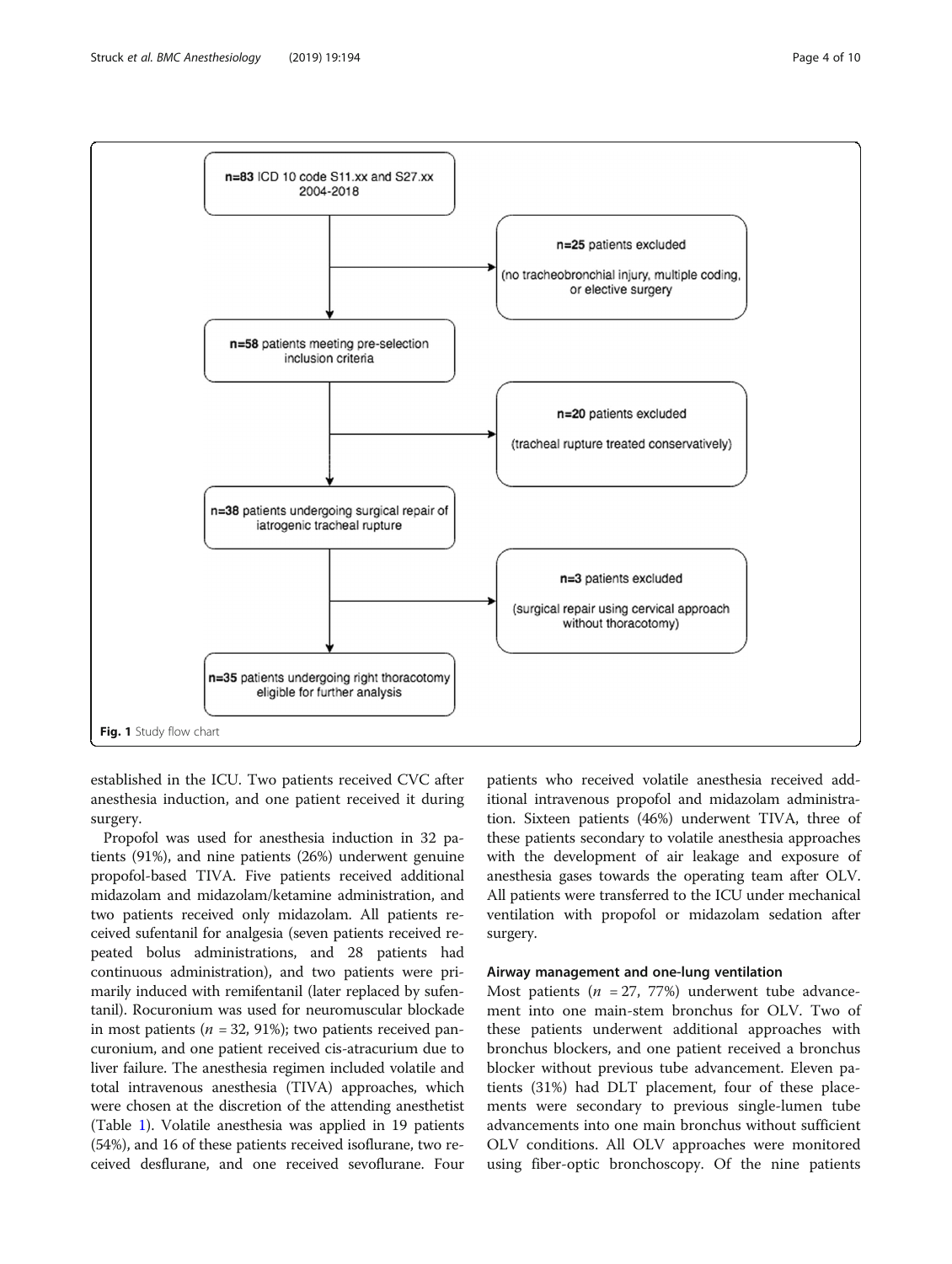<span id="page-4-0"></span>



who had tracheostoma-related tracheal ruptures, four underwent orotracheal single-lumen tube intubation, another four underwent single-lumen intubation via tracheostomy, and one underwent double-lumen tracheal-cannula insertion for perioperative airway management.

The successful establishment of OLV required one tube exchange in eight patients (23%). Two exchanges were necessary in another 12 patients (34%), and three patients (9%) required three exchanges. Therefore, primary tube placement was successful in the remaining 12 patients (34%). Notably, only one of the 11 patients with DLT did not require tube exchanges. The respiratory variables before, during and after surgery are shown in Table [1](#page-5-0).

OLV approaches were associated with intermittent circulatory arrest in four patients. OLV remained impossible in two of these patients. One patient was operated under ECMO support and weaned off the ECMO directly after surgery (ECMO duration 2 h). Another patient died in the operating room after prolonged cardiopulmonary resuscitation (CPR) efforts.

Iatrogenic tube cuff lesions and tube damage due to surgery were observed in five cases, most likely because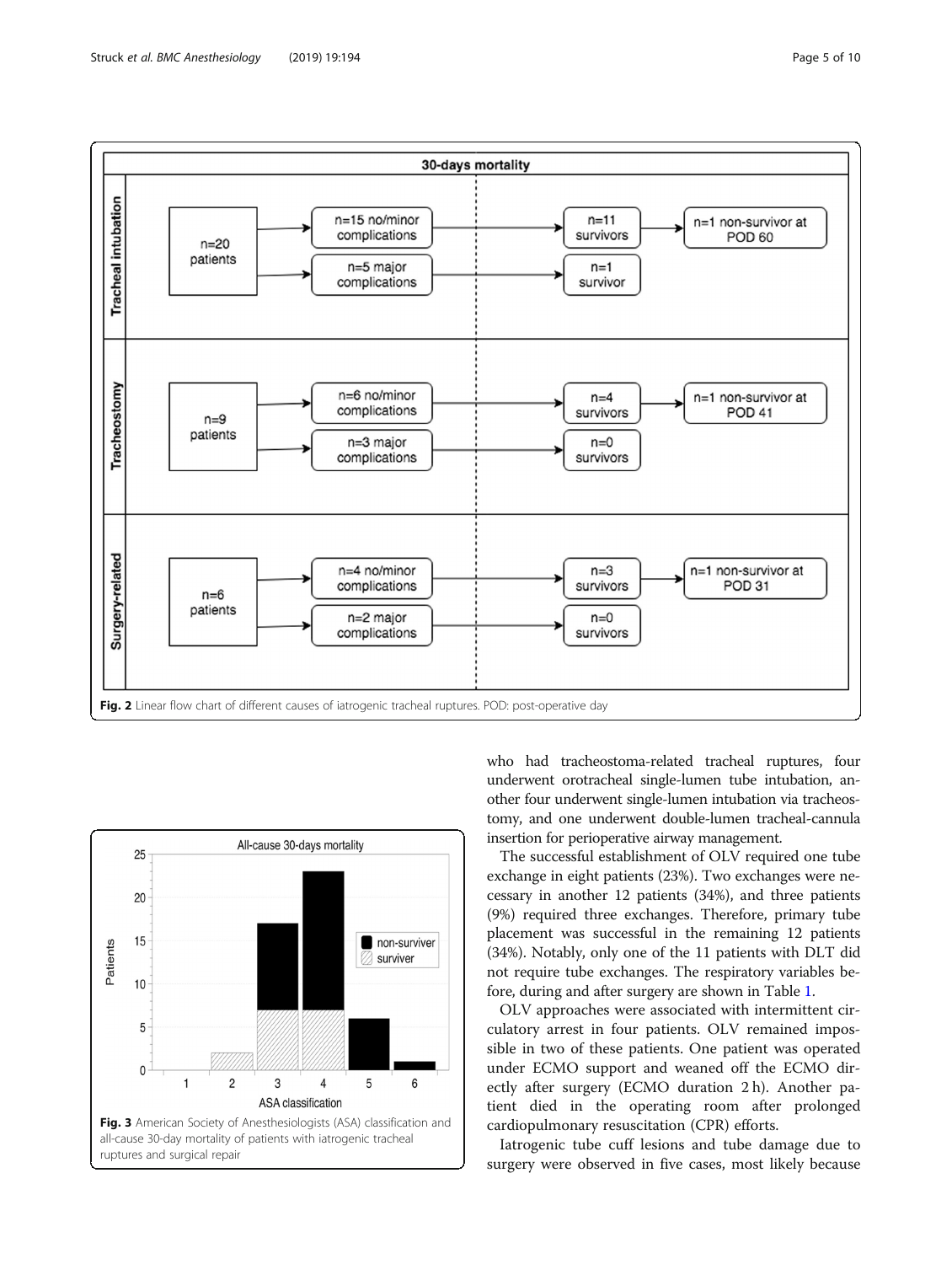| Page 6 of 10 |  |  |
|--------------|--|--|
|              |  |  |

<span id="page-5-0"></span>

| Table 1 Demography, clinical presentation, perioperative care, and outcomes of patients with iatrogenic tracheal rupture |  |  |  |
|--------------------------------------------------------------------------------------------------------------------------|--|--|--|

|                                             | Total ( $n = 35$ ) | No and minor complications ( $n = 25$ ) | Major complications ( $n = 10$ ) | $\boldsymbol{P}$ |
|---------------------------------------------|--------------------|-----------------------------------------|----------------------------------|------------------|
| Age, years                                  | $67(55 - 76)$      | $61(53 - 73)$                           | 75 (58-82)                       | 0.125            |
| Female                                      | 25 (71)            | 18 (72)                                 | 7(70)                            | 0.100            |
| <b>BMI Clinical presentation</b>            | $26(24-31)$        | $27(27-32)$                             | $24(21-29)$                      | 0.213            |
| ASA                                         | $4(3-4)$           | $4.0(3-4)$                              | $4.0(3.75-5)$                    | 0.313            |
| ICU before rupture                          | 19 (54.3)          | 14 (56)                                 | 5(50)                            | 0.100            |
| CPR before rupture                          | 7(20)              | 5(20)                                   | 2(20)                            | 0.100            |
| SAPS II                                     | $52(36-58)$        | 49 (33-58)                              | 56 (49-67)                       | 0.339            |
| SOFA                                        | $7(4-9)$           | $7(4-9)$                                | $6(5-9)$                         | 0.567            |
| Tear length, cm                             | $5(4-6)$           | $5(4-6)$                                | $4(4-6)$                         | 0.737            |
| Causative events                            |                    |                                         |                                  | 0.438            |
| Tracheal intubation                         | 20(57)             | 15 (60)                                 | 5(50)                            |                  |
| Emergency intubation                        | 18(51)             | 13(52)                                  | 5(50)                            |                  |
| Tracheotomy                                 | 9(26)              | 7(28)                                   | 2(20)                            |                  |
| Surgery                                     | 6(17)              | 3(12)                                   | 3(30)                            |                  |
| Interfacility EMS referral                  | 17 (49)            | 11(44)                                  | 6(60)                            | 0.392            |
| Process times                               |                    |                                         |                                  |                  |
| Rupture to surgery, days                    | $0.3(0.2-1.0)$     | $0.3(0.2 - 0.8)$                        | $0.7(0.2 - 3.4)$                 | 0.272            |
| Anesthesia, minutes                         | 172 (128-261)      | 160 (125-209)                           | 243 (149-304)                    | 0.093            |
| Surgery, minutes                            | $100(68 - 162)$    | $97(64 - 121)$                          | 141 (78-222)                     | 0.265            |
| OLV, minutes                                | 52 (40-99)         | 55 (40-91)                              | 63 (46-109)                      | 0.401            |
| Anesthesia management                       |                    |                                         |                                  |                  |
| <b>TIVA</b>                                 | 16 (45.7)          | 12 (48)                                 | 4(40)                            | 0.723            |
| Tube advancement                            | 27 (77)            | 18 (72)                                 | 9(90)                            | 0.390            |
| DLT                                         | 11(31)             | 4(4.9)                                  | 0(0.0)                           | 0.120            |
| Bronchus blocker                            | 3(9)               | 1(4)                                    | 2(20)                            | 0.190            |
| Devices during surgery                      | $1(0-2)$           | $1(0-2)$                                | $2(0-2)$                         | 0.388            |
| Tracheotomy                                 |                    |                                         |                                  |                  |
| Before surgery                              | 7(20)              | 4(16)                                   | 3(30)                            | 0.761            |
| During surgery                              | 6(17)              | 5(20)                                   | 1(10)                            |                  |
| After surgery                               | 7(20)              | 5(20)                                   | 2(20)                            |                  |
| Not performed                               | 15(43)             | 11(44)                                  | 4(40)                            |                  |
| Respiratory variables                       |                    |                                         |                                  |                  |
| FiO <sub>2</sub> 1.0, %                     | $90(75 - 100)$     | $90(55 - 100)$                          | 95 (80-100)                      | 0.547            |
| $FiO2$ other                                | $0.62(0.5-0.8)$    | $0.6(0.5-0.75)$                         | $0.65(0.45-0.8)$                 | 0.961            |
| p/f ratio before                            | 141 (110-219)      | 133 (115-212)                           | 157 (101-315)                    | 0.860            |
| p/f after                                   | $143(111-153)$     | 144 (133-154)                           | 97 (80-236)                      | 0.042            |
| SaO <sub>2</sub> lowest, %                  | 76 (54-85)         | 84 (65-88)                              | 54 (24-72)                       | 0.002            |
| etCO <sub>2</sub> highest, mmHg             | $46(41-59)$        | 45 (40-59)                              | $51(42-60)$                      | 0.410            |
| PIP highest, mmHg                           | $25(25-28)$        | 25 (25-29)                              | $25(25-28)$                      | 0.621            |
| PEEP highest, mmHg                          | $10(8-12)$         | $10(8-11)$                              | $10(8-12)$                       | 0.509            |
| Circulation                                 |                    |                                         |                                  |                  |
| SBP lowest, mmHq                            | 74 (52-82)         | 80 (70-86)                              | $40(0 - 72)$                     | < 0.001          |
| Noradrenaline, $\mu q$ kg min <sup>-1</sup> | $0.18(0.1 - 0.31)$ | $0.10(0.06 - 0.22)$                     | $0.22(0.2 - 0.84)$               | a                |
| Adrenaline                                  | 8 (22.9)           | 1(4)                                    | 7(70)                            | a                |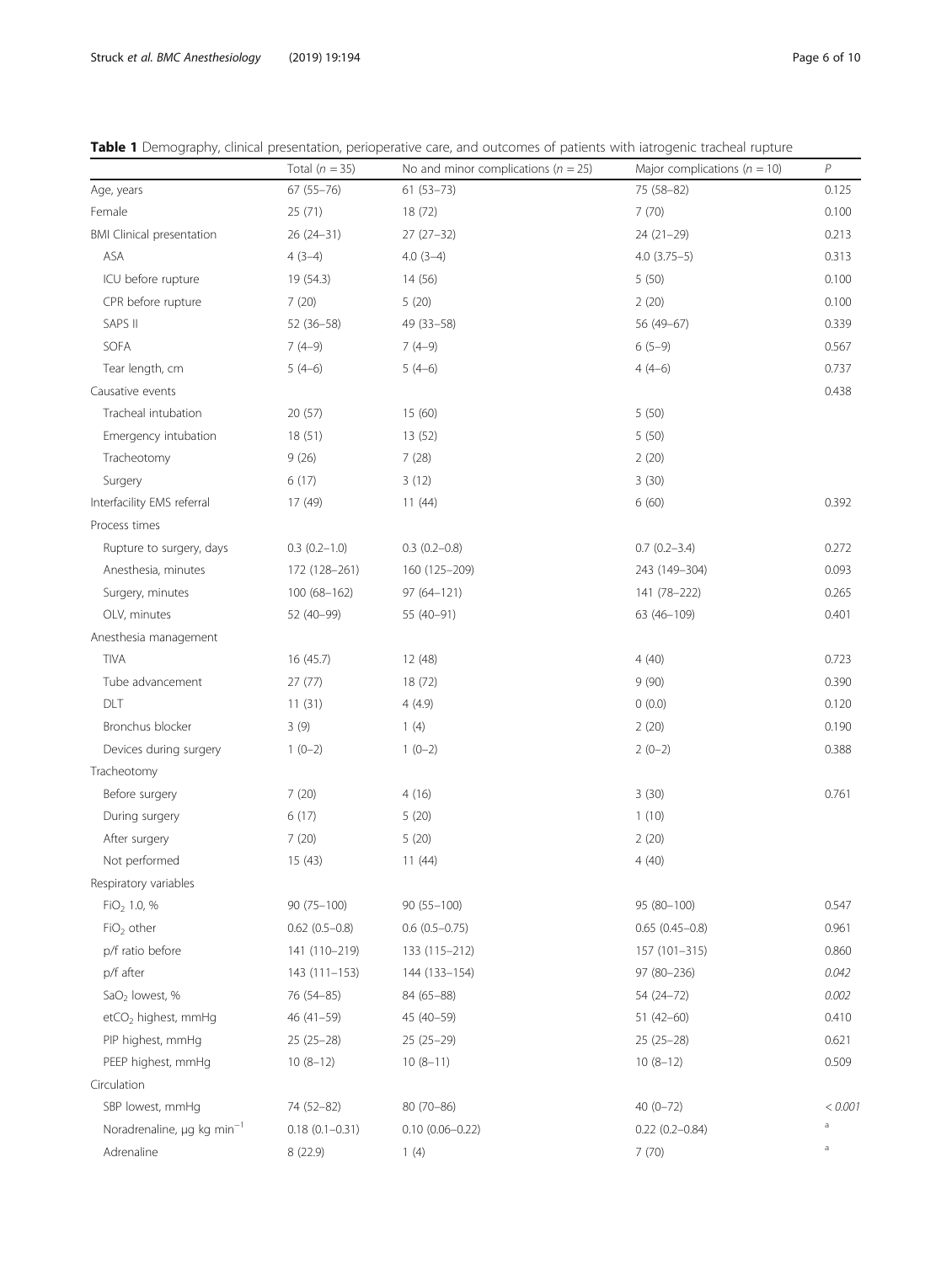|                            | Total ( $n = 35$ ) | No and minor complications ( $n = 25$ ) | Major complications ( $n = 10$ ) | $\mathcal{P}$ |
|----------------------------|--------------------|-----------------------------------------|----------------------------------|---------------|
| Dobutamine                 | 9(25.7)            | 5(20)                                   | 4(40)                            | 0.398         |
| Crystalloid, L             | $2(1-2.5)$         | $1.5(1-2)$                              | $2.5(1-4)$                       | 0.009         |
| Transfusion                | 14(40)             | 8(32)                                   | 6(60)                            | 0.151         |
| Blood loss, ml             | 450 (250-750)      | 350 (250-575)                           | 725 (312-1150)                   | 0.107         |
| Lactate before, mmol/l     | $1.3(0.8-2.6)$     | $1.4(1-2.6)$                            | $1.1(0.7-2.4)$                   | 0.604         |
| Lactate after, mmol/l      | $1.4(1.1-3.1)$     | $1.3(0.9-2.9)$                          | $2.8(1.5-5.6)$                   | 0.083         |
| Urinary output, ml         | $50(0-100)$        | $50(0-100)$                             | $25(0-162)$                      | 0.734         |
| Outcome                    |                    |                                         |                                  |               |
| Ventilator days            | $9(4-18)$          | $10(4-25)$                              | $8(3-14)$                        | 0.494         |
| LOS ICU, days              | $10(6-24)$         | $11(6-33)$                              | $9(5-14)$                        | 0.118         |
| All-cause 30-day mortality | 16(46)             | 7(28)                                   | 9(90)                            | 0.002         |
| Adjusted mortality         | 7(20)              | 1(4)                                    | 6(60)                            | 0.001         |

<span id="page-6-0"></span>Table 1 Demography, clinical presentation, perioperative care, and outcomes of patients with iatrogenic tracheal rupture (Continued)

Data are medians (IQR) and counts (%); <sup>a</sup>, comparisons not applicable due to categorization; BMI body mass index, ASA American Society of Anesthesiologists<br>classification, ICU intensive care unit. CPR cardionylmonary resu classification, ICU intensive care unit, CPR cardiopulmonary resuscitation, SAPS II simplified acute physiology score revision two, SOFA sequential organ failure assessment, EMS emergency medical service, OLV one-lung ventilation, DLT double lumen tube, p/f paO<sub>2</sub>/FiO<sub>2</sub>-ratio, PIP peak inspiratory pressure, PEEP positive end-expiratory pressure, LOS length of stay. P values below 0.05 are significant

of the very close proximity to the surgical field. In one case, the cuff was inadvertently sutured, and parts of the cuff were retrieved postoperatively via bronchoscopy. From the five patients with cuff lesion, a pharyngeal tamponade provided acceptable ventilation conditions in three patients. Airway leakage was minimal in the remaining two patients, and no further measures were necessary.

 $FiO<sub>2</sub>$  during OLV varied considerably while 17 patients (49%) were ventilated with pure oxygen during the entire operation period. Eighteen patients had a median proportion of pure oxygen ventilation during 90% of the operating period, and the median  $FiO<sub>2</sub>$  in the remaining time



was 0.62. Patients with no and minor complications were comparable with patients who presented with major complications in the median FiO<sub>2</sub>, the p/f-ratio before surgery, and the highest  $etCO<sub>2</sub>$ , PIP and PEEP levels, and they exhibited significant differences in p/f-ratios after surgery  $(p = 0.042)$  and lowest SpO<sub>2</sub> ( $p = 0.002$ ) (Table [1\)](#page-5-0).

Postoperatively, eleven patients underwent another tracheal tube exchange for DLT removal or for a tube with a larger diameter. Tracheotomy was performed prior to tracheal rupture in seven patients (being the cause of tracheal rupture in five cases), during tracheal surgery in six patients and after tracheal surgery in another six patients at the ICU after a median of three days (range 0–9 days). Fifteen patients did not undergo tracheotomy. All of the 34 patients who were postoperatively admitted to the ICU underwent frequent bronchoscopy re-evaluations.

## Circulation

Twenty-eight patients received continuous noradrenaline administration for circulation stabilization with the median highest noradrenaline dosage of 0.18 (0.1–0.31) μg kg min<sup>-1</sup>. Nine patients received dobutamine, and another eight patients (including four who received dobutamine) received adrenaline. The median perioperative fluid administration was 2000 (1000-2500) ml using Ringers acetate, and six patients received additional 6% hydroxyethyl starch (500 ml each). Blood transfusion was required in fourteen patients (40%). Eight patients received only RBCs, four patients RBCs and FFP, and two patients received RBCs and platelet concentrates. The median total blood loss was 450 (250–750) ml, and the median total urinary output was  $50$  (0–100) ml. Thirteen patients (37%) had anuria during surgery, and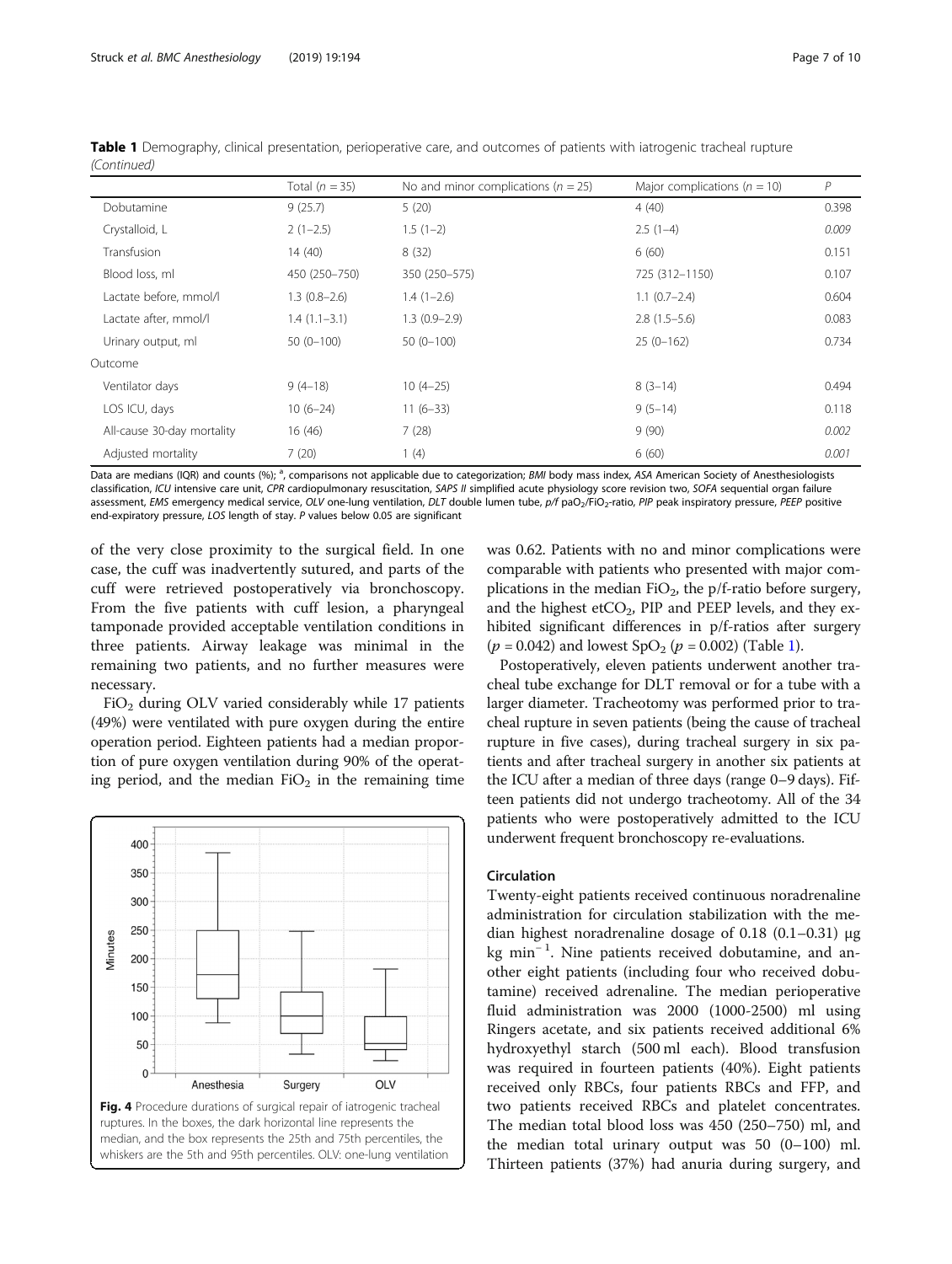four patients required cardiopulmonary resuscitation. Patients with major perioperative complications had significantly lower lowest SBP ( $p < 0.001$ ), and received larger volumes of crystalloids ( $p = 0.009$ ) compared to patients who had no and minor complications (Table [1\)](#page-5-0).

## Surgery

Broad-spectrum antibiotic therapy was initiated prior to surgery in 31 patients (89%), primarily using carbapenem (55%). Twenty-six patients (74%) received additional antibiotic administration prior to skin incision in the operating room. Tracheal suturing was performed in all patients, and sutures were reinforced in 29 patients (83%) using artificial tissues (e.g., TachoSil®, TachoComb®, Sulmycin®) in nine patients and additional autologous tissue patches/flaps (e.g., pleura, pericardium, thymus, latissimus dorsi muscle and stylohyoid muscle) in 20 patients. Right-side chest tubes were inserted in all patients, and five patients received additional left side chest tubes due to pneumothorax. Surgical revisions were required in six patients (17%), of whom three underwent one revision and one underwent two revisions. Two patients with suture insufficiency after the first surgery could not be revised. One of these patients was too unstable for revision and died on postoperative day (POD) two, and the other patient died due to coincidental rupture of an aortic aneurysm during transfer to the operating room.

## **Outcomes**

The median length of stay in the ICU was 10 (6–24) days, including 9 (4–18) ventilator days (Table [1\)](#page-5-0). With regard to preinjury morbidity, both patients with ASA I-II survived, but all-cause 30-day survival rates of patients with ASA III was 70% (7 of 10), ASA IV was 44% (7 of 16) and ASA V-VI was 0% (0 of 7) (Fig. [3](#page-4-0)). One patient was classified as ASA VI due to severe blunt trauma that included a nonsurvivable traumatic brain injury. This patient underwent prehospital CPR and difficult emergency intubation, which caused the tracheal rupture. After surgical repair and brain death protocol completion, the patient underwent organ donation of heart, liver and kidneys. Mortality related to tracheal surgery was 20% ( $n = 7$  patients), including one patient who died in the operating room during surgery. All-cause 30-day mortality was 46% ( $n = 17$ ). Eleven patients (65%) died from sepsis/multiorgan failure, and six (35%) patients died from acute cardiopulmonary decompensation (including the patient with aortic rupture on the way to surgical revision). Three more patients died after 30 days. One of these patients died due to fulminant mediastinitis on POD 31, and two patients died from cardiopulmonary decompensation on POD 41 and cerebral ischemia on POD 60. Patients with major complications had significantly higher all-cause 30-day mortality ( $p = 0.002$ ) and adjusted mortality ( $p = 0.001$ ) compared to patients who had no and minor complications.

## **Discussion**

## Key results

Thoracotomy for the surgical repair of iatrogenic tracheal ruptures is an emergency operation that is performed 2–3 times annually in our center, which is consistent with earlier data of our and other centers [\[3](#page-9-0)–[7](#page-9-0)]. Because minor tracheal lesions are treated conservatively, and some lesions remain undetected, the true incidence of iatrogenic tracheal ruptures requiring surgical repairs is difficult to estimate [[1](#page-9-0)–[11\]](#page-9-0). Our results demonstrated the perioperative management and incidence of perioperative complications of a single center. The results of our study suggest that patients with iatrogenic tracheal ruptures present with considerable preinjury morbidity. Only a small number of our patients presented with ASA I or II, and most patients were already admitted to the ICU or underwent emergency tracheal intubation for cardiopulmonary resuscitation. We found that high preinjury morbidity may result in poor outcomes even with advanced healthcare resources, including specialized hospital infrastructures and medical expertise. Our results also indicate that major perioperative complications in these patients are associated with further deterioration of adjusted and all-cause 30-day mortality compared to patients with no and minor complications. Our all-cause 30-day mortality rate of 46% is consistent with the published literature, but other centers reported lower and higher mortality rates up to 70% [\[1,](#page-9-0) [3](#page-9-0), [4](#page-9-0), [8,](#page-9-0) [11\]](#page-9-0). However, detailed data of preinjury conditions are missing in most studies. Whether surgery should be avoided in highly morbid patients remains unanswered because potentially associated perioperative complications may be preventable or treatable. The decision to perform surgical repair should be made carefully depending on individual circumstances and keeping in mind that conservative approaches do not necessarily provide substantially better outcomes [\[2](#page-9-0)].

## Interpretation

We regard appropriate airway management and sufficient OLV as key measures for successful surgery. Tube advancement into one main-stem bronchus was the most common approach in our study, and DLT was used in only one-third of cases. This use is consistent with other centers that reported similar airway strategies [[5\]](#page-9-0). Our data also reveal that intraoperative changes of airway devices were required frequently. In most cases, the tube was too large or too short and could not be advanced properly into one main-stem bronchus below the tracheal rupture and required replacement and insertion of a smaller and/or longer tube or DLT. OLV resulted in severe cardiopulmonary complications in almost onethird of our patients, including four patients who required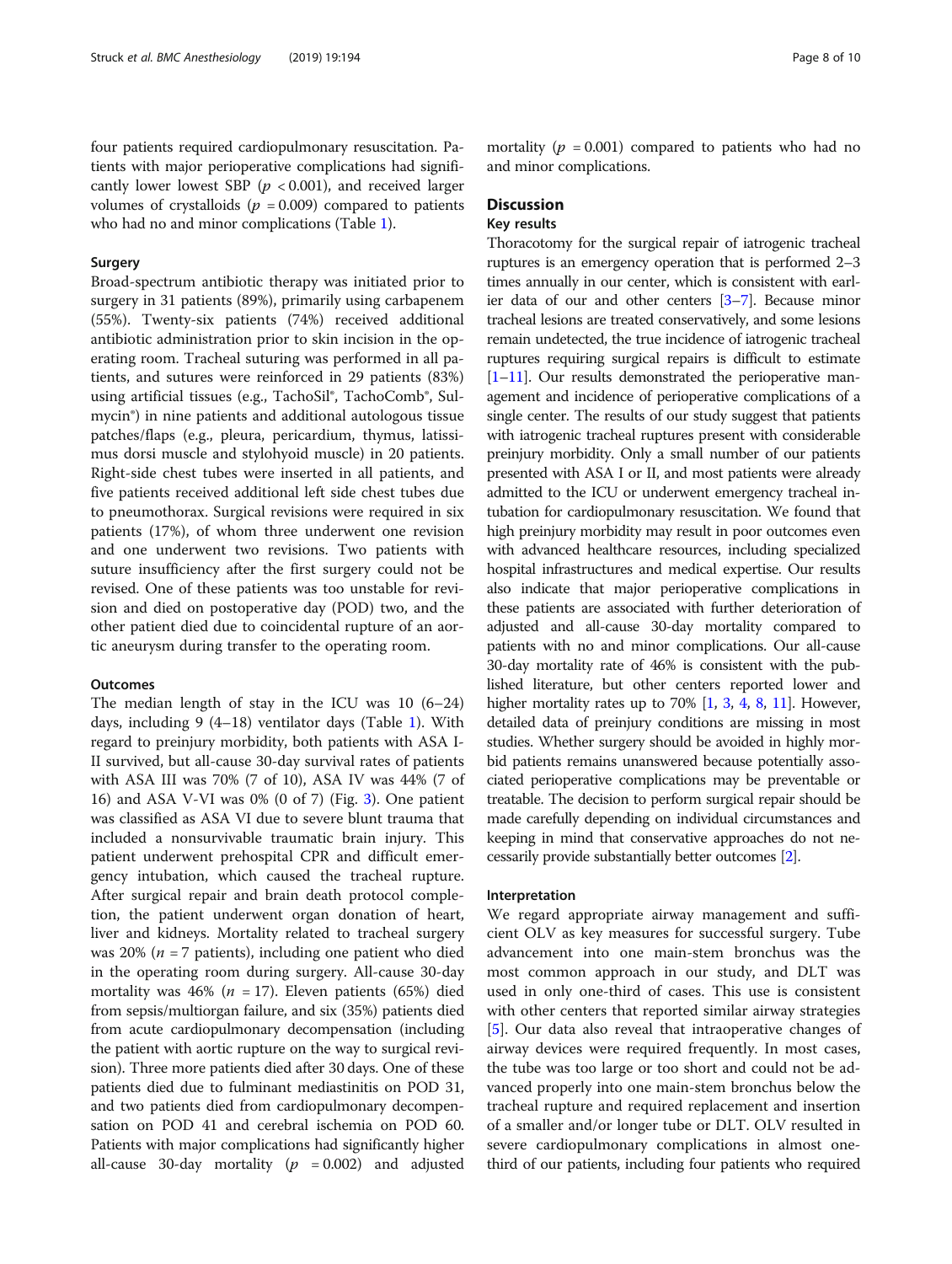CPR. Two patients did not tolerate OLV at all, and one patient received ECMO, which may be an emergency option for tracheal surgery when OLV is not possible [[12](#page-9-0), [13](#page-9-0)]. Transient hypoxemia in OLV is a common complication, and fiber-optic monitoring of tube position, adjustment of ventilation strategy and increasing the  $FiO<sub>2</sub>$  prevent longer episodes [[14](#page-9-0), [15](#page-9-0)]. We observed a high proportion of pure oxygen ventilation despite considerably low levels of lowest  $SpO<sub>2</sub>$ . Although it may be presumed that patients with already impaired gas exchange may have had a higher probability of pure oxygen ventilation, proportions were comparable in both groups and thus did not influence outcome statistically. Compared to other studies of OLV in the setting of surgical repair of iatrogenic ruptures, our average PEEP levels were high [\[8](#page-9-0)]. The reason for the common practice of the application of low PIP and PEEP levels during tracheal surgery is to avoid shear stress in the respiratory system [[5](#page-9-0)]. However, in prospective randomized clinical trials, lung-protective ventilation strategies during OLV did not improve gas exchange compared with conventional ventilation patterns [\[16](#page-9-0)]. Alternative airway approaches for surgical repair of iatrogenic tracheal ruptures include high-frequency jet ventilation (HFJV). Although it was not applied in our study collective, HFJV provides similar visualization of the operating field and may be a feasible alternative to DLT [\[17](#page-9-0)–[19\]](#page-9-0).

Although volatile anesthesia is generally assumed to exhibit lower shunt volumes and less inflammatory response in OLV, randomized controlled trials did not find relevant benefits compared to TIVA [\[20](#page-9-0)–[23\]](#page-9-0). More than half of the patients in our study received volatile anesthesia, but volatile anesthesia was changed to TIVA in some patients because of gas exposure to the surgical team. Due to possible airway leakage during surgery under emergency conditions, the anesthetic approach should include a possibility to rapidly change from volatile anesthesia to TIVA.

We observed severe hypotensive episodes during OLV in our patients who required advanced fluid resuscitation, transfusion of blood products and administration of vasopressors and inotropic agents. This necessity reflects the high comorbidity of the study cohort and warrants arterial cannulation and CVC placement for this type of surgery. We did not perform perioperative advanced hemodynamic monitoring (i.e., cardiac output measurements) in our study cohort, and there is no evidence for its benefit in patients undergoing OLV (e.g., for prevention of over-infusion) [\[24](#page-9-0), [25\]](#page-9-0). However, preexisting conditions and underlying diseases must be taken into account and should be considered carefully during circulation management.

## Limitations

Because of the general limitations of retrospective observations, small sample sizes and a heterogeneous patient cohort, we must acknowledge the high mortality rates of our study, which may reflect the comorbidity of our patients and may not be comparable to other studies of healthier patients. Furthermore, the results may not be generalizable to the general population due to the single center study design. The treatment of our patients was not standardized apart from the surgical approach. Although only experienced anesthetists and surgeons were involved, different treatment approaches may have influenced individual patient outcome. Nevertheless, the present study provides new data on the emergency treatment of a rare patient cohort under real-life conditions.

## Conclusions

In our study, the comorbidity of patients undergoing thoracotomy for surgical repair of tracheal perforation was considerably high. The perioperative management required different individual approaches of airway management and circulation support. Patients with major perioperative complications were associated with higher postoperative morbidity and mortality. With regard to underlying diseases, we recommend close interdisciplinary communication to manage critical episodes appropriately and safely. Precautions for airway management should include early anticipation of alternative one-lung ventilation approaches to provide acceptable conditions for surgery.

#### Abbreviations

ARDS: acute respiratory distress syndrome; ASA: American Society of Anesthesiologists classification; CI: Confidence interval; CPR: Cardiopulmonary resuscitation; CT: Computed tomography; CVC: Central venous catheter; DLT: Double-lumen tube; ECLA: Extra-corporal lung assist; ECMO: Extracorporal membrane oxygenation; ED: Emergency department; EMS: Emergency medical service; EtCO<sub>2</sub>: End-tidal carbon-dioxide level; FFP: Fresh frozen plasma; FiO<sub>2</sub>: Fraction of inspired oxygen; HFJV: Highfrequency jet ventilation; ICD10: International classification of diseases revision 10; ICU: Intensive care unit; IQR: Interquartile range; LOS: Length of stay; OLV: One-lung ventilation; PaO<sub>2</sub>: Partial pressure of arterial oxygen; PEEP: Positive end-expiratory pressure; PIP: Peak inspiratory pressure; POD: Post-operative day; RBC: Red blood cells; SAPS 2: Simplified acute physiology score revision 2; SBP: Systolic blood pressure; SD: Standard deviation; SOFA: Sequential organ failure assessment; SpO<sub>2</sub>: Peripheral oxygen saturation; TIVA: Total intravenous anesthesia

#### Acknowledgments

We acknowledge support from the German Research Foundation (DFG) and University of Leipzig within the program of Open Access Publishing.

#### Authors' contributions

SK and MFS performed the study design and data analysis and wrote the manuscript. MFS drafted the manuscript. GH conceived of the study and performed the statistical analyses. UCP, JB, UE, and RW conceived of the study and revised the manuscript. All authors read and approved the final manuscript.

#### Funding

There was no funding obtained for this study.

#### Availability of data and materials

The datasets used and analyzed during the current study are available from the corresponding author upon reasonable request.